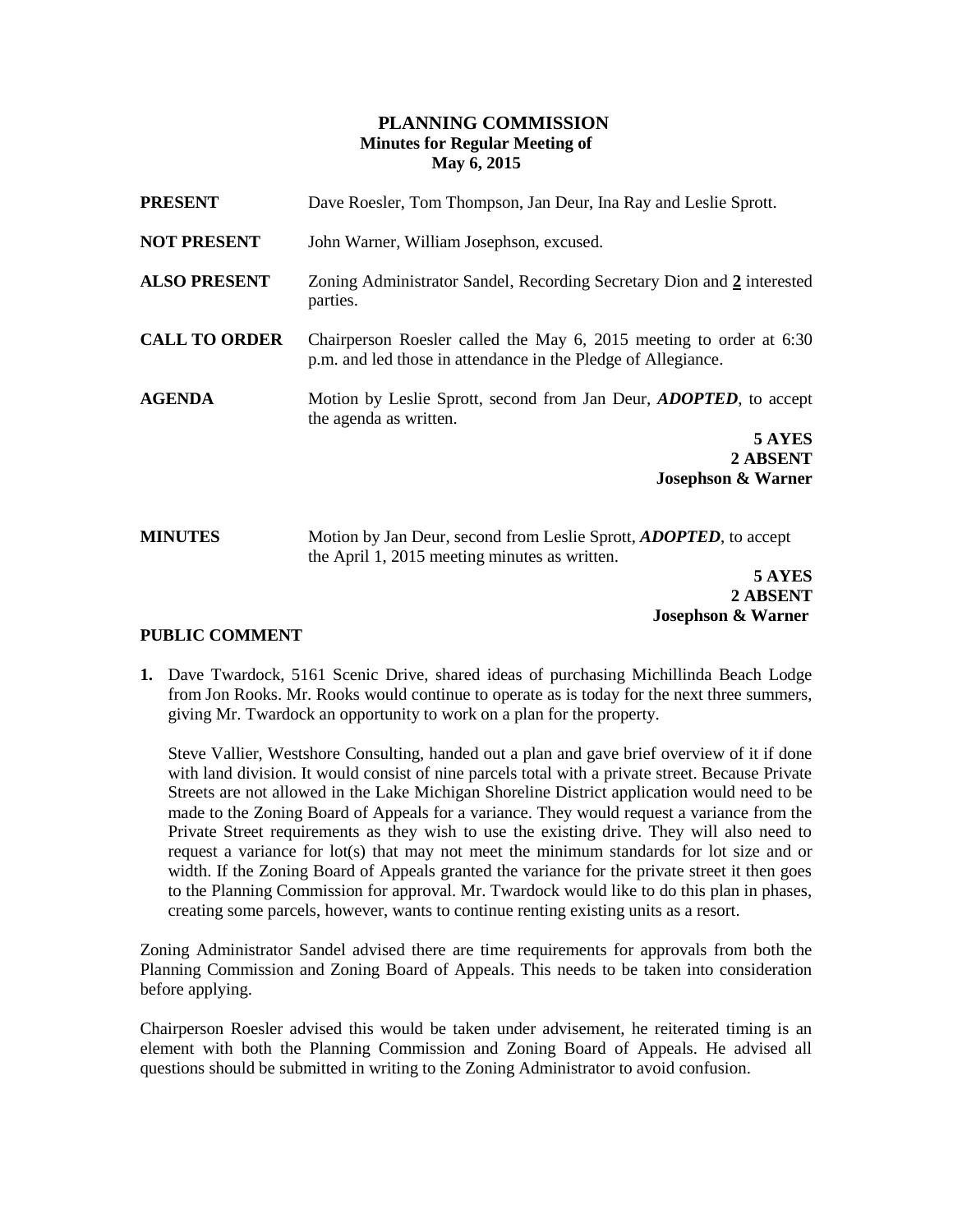# **NEW BUSINESS – PUBLIC HEARING**

**1. New** Article XVIII, Floodplain Management Ordinance

## **PUBLIC HEARING OPEN 7:05 p.m.**

Zoning Administrator Sandel advised that FEMA is redoing the maps using engineering to replace existing maps that are not correct, this will help those that used to have to request map adjustment (costly) to avoid paying flood insurance (costly).

## **CORRESPONDENCE**

None

## **PUBLIC HEARING CLOSED 7:15 p.m.**

Motion by Jan Deur, second from Leslie Sprott, *ADOPTED*, to recommend adoption to the Township Board of Trustees subject to technical amendments or corrections as determined by the Township Attorney.

 **5 AYES 2 ABSENT Josephson & Warner**

**2. Amend** Article II, Definitions, Section 2.02 Definitions A, Section 2.03 Definitions B, Section 2.05 Definitions D, Section 2.07 Definitions F, Section 2.09 Definitions H, Section 2.14 Definitions M, Section 2.15 Definitions N, Section 2.19 Definitions S

#### **PUBLIC HEARING OPEN 7:20 p.m.**

Zoning Administrator Sandel explained these amendments to the definitions all relate to Floodplain Management.

#### **CORRESPONDENCE**

None

#### **PUBLIC HEARING CLOSED 7:21 p.m.**

Motion by Jan Deur, second from Leslie Sprott, *ADOPTED*, to recommend amendment to the Township Board of Trustees subject to technical amendments or corrections as determined by the Township Attorney.

 **5 AYES 2 ABSENT Josephson & Warner**

**3. Amend** Article XIX, Board of Zoning Appeals, Section 19.03 Duties and Powers, Section 19.08 Review Standards for Variances

# **PUBLIC HEARING OPEN 7:23 p.m.**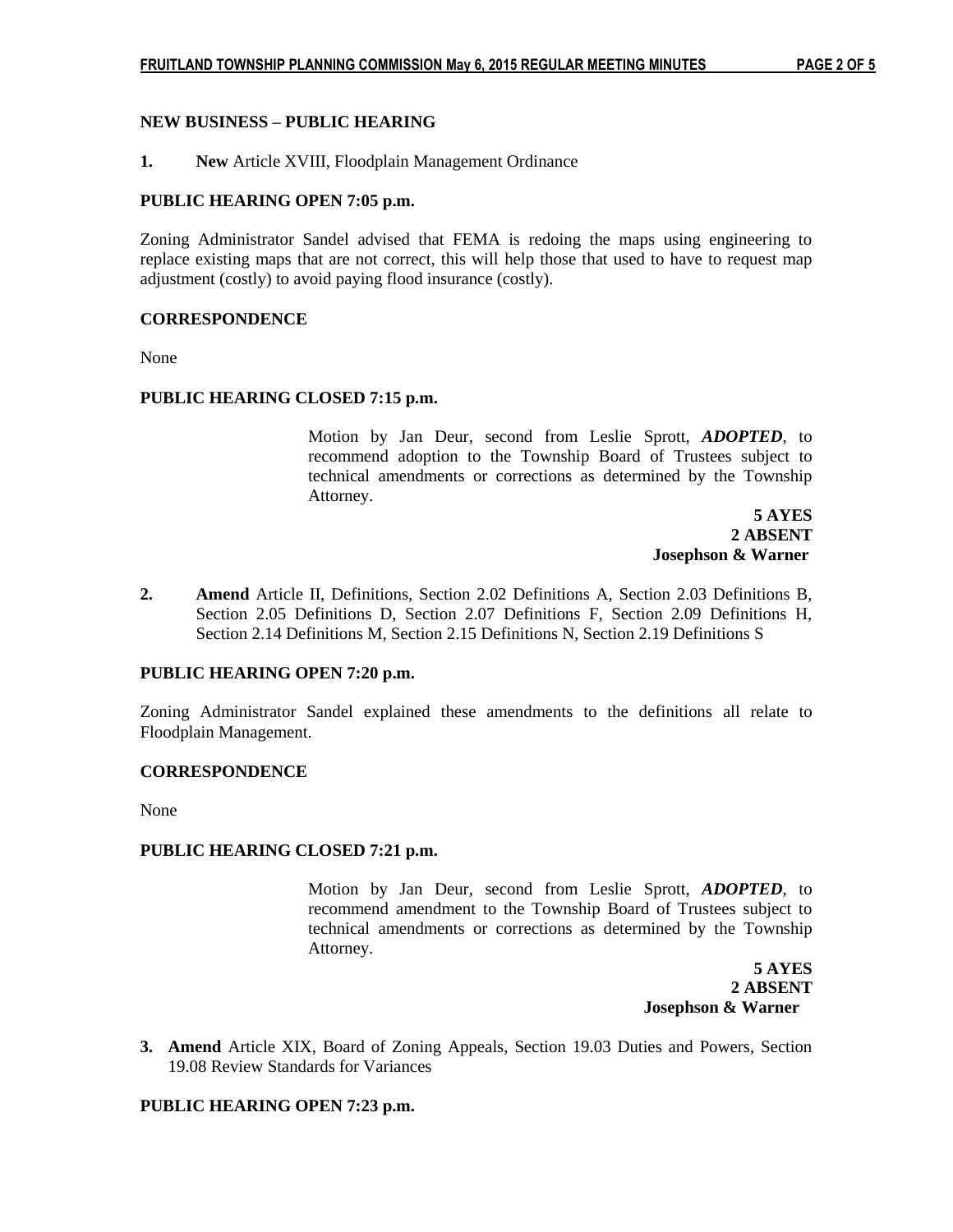Zoning Administrator Sandel explained these amendments will allow the Zoning Board of Appeals to hear and decide on matters relating to flood hazard area boundaries if in dispute.

# **CORRESPONDENCE**

None

# **PUBLIC HEARING CLOSED 7:24 p.m.**

Motion by Jan Deur, second from Leslie Sprott, *ADOPTED*, to recommend amendment to the Township Board of Trustees subject to technical amendments or corrections as determined by the Township Attorney.

 **5 AYES 2 ABSENT Josephson & Warner**

**4. Amend** Article XX, Administration and Enforcement, Section 20.07 Administrative Officials, Section 20.08 Permit Application

# **PUBLIC HEARING OPEN 7:25 p.m.**

Zoning Administrator Sandel explained these amendments allow the Zoning Administrator to administer and enforce the Floodplain Management Ordinance.

#### **CORRESPONDENCE**

None

#### **PUBLIC HEARING CLOSED 7:26 p.m.**

Motion by Jan Deur, second from Leslie Sprott, *ADOPTED*, to recommend amendment to the Township Board of Trustees subject to technical amendments or corrections as determined by the Township Attorney.

 **5 AYES 2 ABSENT Josephson & Warner**

#### **OLD BUSINESS**

#### **1. Reports from Sub-Committees**

 **Fences, walls, hedges, berms and screens language in Lakefront Districts (subcommittee is Commissioners Warner, Sprott and Josephson)**

Zoning Administrator Sandel went over the proposed language amendments as follows:

# **ARTICLE III**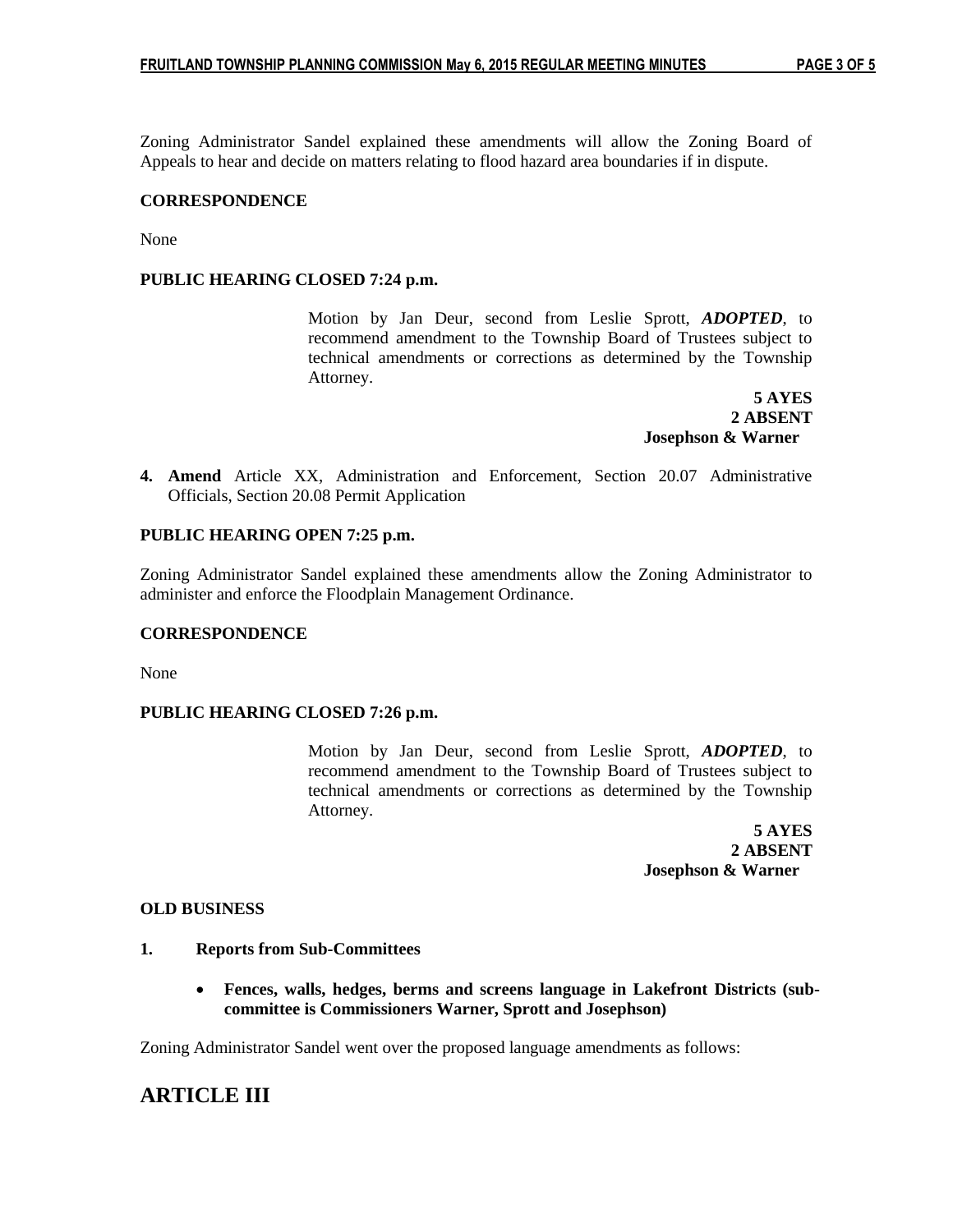# **GENERAL PROVISIONS**

# **SECTION 3.11 FENCES, WALLS, HEDGES, BERMS AND SCREENS**

A. Notwithstanding other provisions of this ordinance, fences, walls, hedges, berms and screens may be permitted *with a zoning permit* in any yard or along the edge of any yard provided that no fences, walls, hedges, berms or screens shall be over six (6) feet in height if erected in back of the required front set back line and any fences, walls, hedges, berms or screens erected between the required front yard setback line and up to the street right-of-way, shall not be in excess of four (4) feet. For lakefront lots see additional restrictions in the Lake Michigan Shoreline District, Inland Lakes District and North Duck Lake Overlay District.

# **ARTICLE XX ADMINISTRATION AND ENFORCEMENT**

# **SECTION 20.06 ZONING PERMIT REQUIRED**

No person shall commence construction of any building**,** or structure**, fence**, **wall**, **hedge**, **berm and screen** or make structural changes in any existing structure or use of a parcel of land in the township without first obtaining a zoning permit from the Zoning Administrator. There shall be an application fee established by the Township Board.

Consensus is to hold for other amendments, put on list of language ready for public hearing.

# **Zoning for Sylvan Beach (sub-committee is Commissioners Sprott, Thompson, Warner and representative from Sylvan Beach)**

Commissioner Sprott sent proposed language to Sylvan Beach for their review. They will get back with Commissioner Sprott when they have reviewed. The subcommittee would like to hold the Public Hearing when the Sylvan Beach owners are here.

# **Lakeside Inn (sub-committee is Chairperson Roesler, Commissioners Deur and Warner)**

Chairperson Roesler advised Planner Tim Johnson has provided draft language, the subcommittee met with Attorney Even today. Attorney Even is going to work from this draft and propose other language.

The Supervisor, Township Attorney and Lakeside Inn Attorney are working on a place hold agreement which has to be approved by the Township Board and that either party can cancel after thirty days which will allow them to continue as is allowing more time to work on this language. This agreement does not mean we agree necessarily. However, we are not going to stop them, and we will not take action unless Lakeside Inn does more than they are now. In essence, it is freezing time.

# **2. Master Plan Review**

Commissioner Deur and Recording Secretary Dion will meet and after that the document should be ready to send out for review by Commissioners.